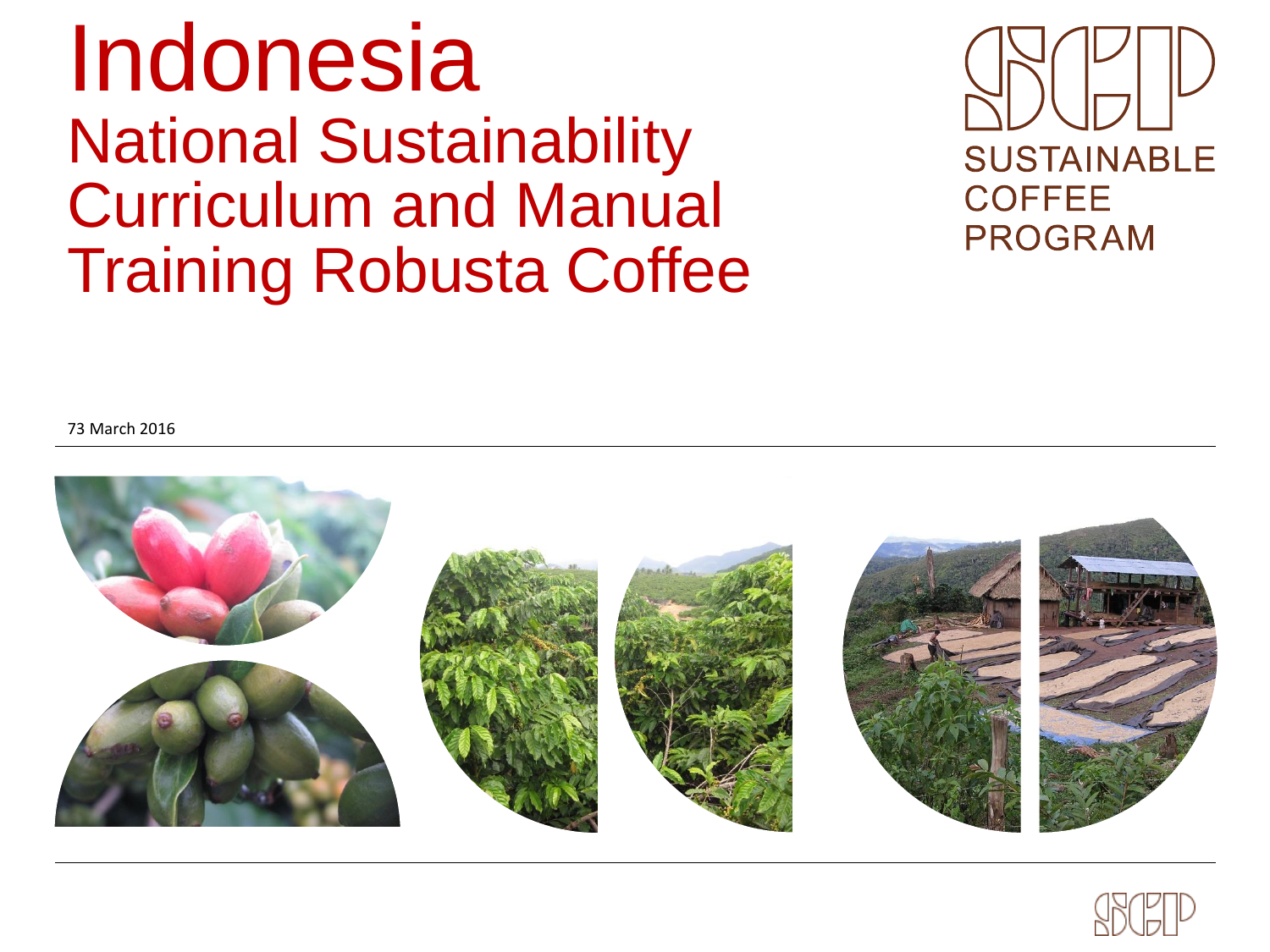## NCS Training Strategy